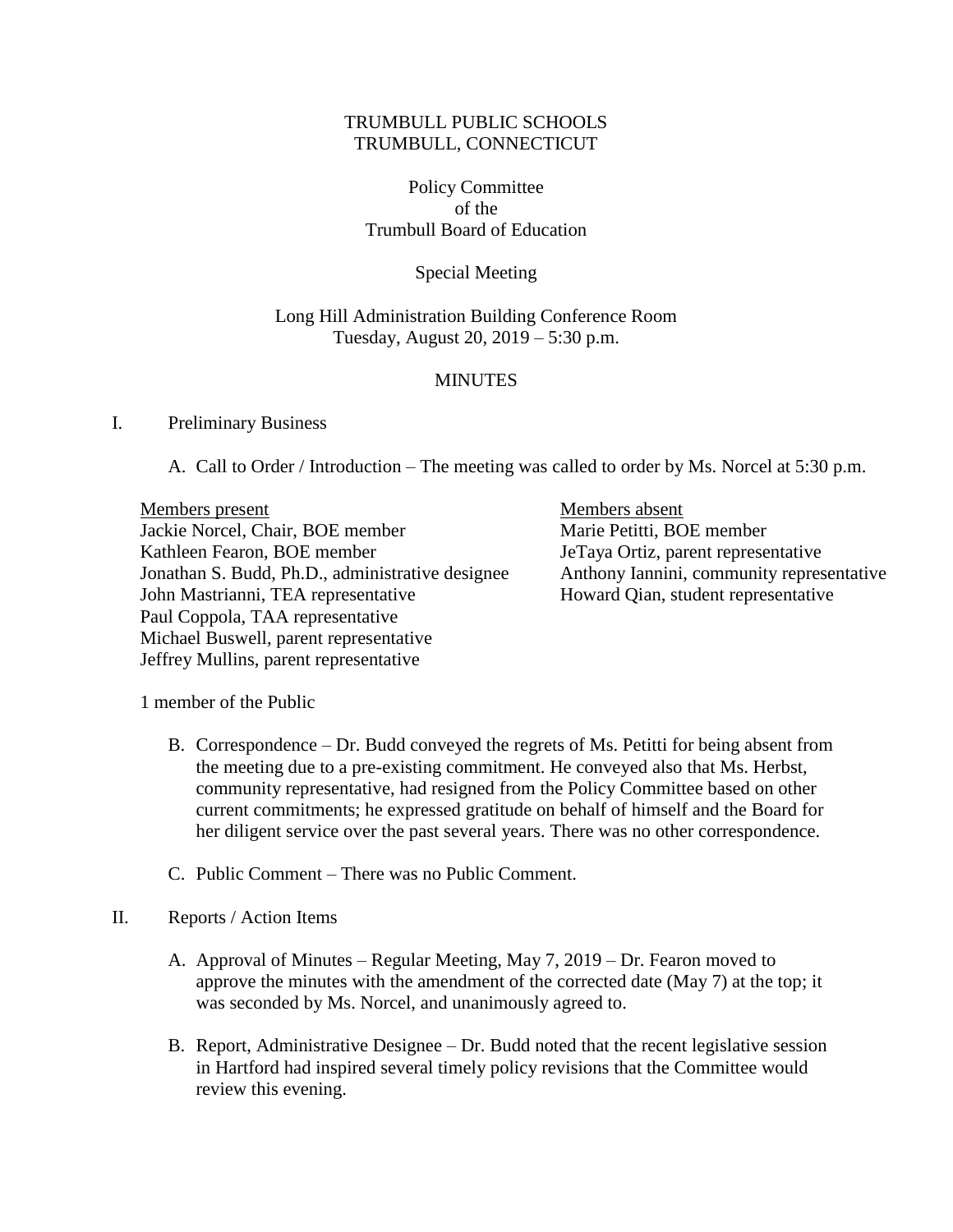- C. Board of Education Meeting Updates
	- a. May 14, 2019 First Readings Ms. Norcel noted that the Board heard First Readings of the following nine policies as presented at its May 14, 2019 meeting.
		- i. Fire Safety & Crisis Response, Policy Code 6114.1
		- ii. Student Wellness, Policy Code 6142.101
		- iii. Employee Protection, Policy Code 4148
		- iv. High School Attendance / Loss of Credit, Policy Code 5113
		- v. Attendance Grades K-8, Policy Code 5113.1
		- vi. Auditing Courses, Policy Code 6144.2
		- vii. Adult/Continuing Education, Policy Code 6174
		- viii. Transportation, Policy Code 3541
		- ix. Emergency Bus Evacuation, Policy Code 3541.6

The Board suggested few substantive revisions, so these policies were returned to the Board for Second Readings on July 9, 2019.

- b. July 9, 2019 Second Readings Ms. Norcel noted that the Board approved the following nine policies as presented at its July 9, 2019 meeting.
	- i. Fire Safety & Crisis Response, Policy Code 6114.1
	- ii. Student Wellness, Policy Code 6142.101
	- iii. Employee Protection, Policy Code 4148
	- iv. High School Attendance / Loss of Credit, Policy Code 5113
	- v. Attendance Grades K-8, Policy Code 5113.1
	- vi. Auditing Courses, Policy Code 6144.2
	- vii. Adult/Continuing Education, Policy Code 6174
	- viii. Transportation, Policy Code 3541
	- ix. Emergency Bus Evacuation, Policy Code 3541.6
- III. Policy Review/Discussion
	- A. Asbestos Management Plans, Policy Code 3524.3 Dr. Budd presented the proposed new policy in this evening's packet. The Committee unanimously agreed to bring the policy to the Board for a combined First/Second Reading on August 27, 2019.
	- B. Budget Transfer, Policy Code 3160 Dr. Budd presented the proposed revised policy in this evening's packet. The Committee unanimously agreed to bring the policy to the Board for a combined First/Second Reading on August 27, 2019.
	- C. Student Use and Possession of Smoking Products, Tobacco Products, Drugs, and Alcohol, Policy Code 5131.6 – Dr. Budd presented the proposed revised policy in this evening's packet. The Committee unanimously agreed to bring the policy to the Board for a combined First/Second Reading on August 27, 2019.
	- D. Staff Use and Possession of Smoking Products, Tobacco Products, Drugs, and Alcohol, Policy Code 4118.231 - Dr. Budd presented the proposed revised policy in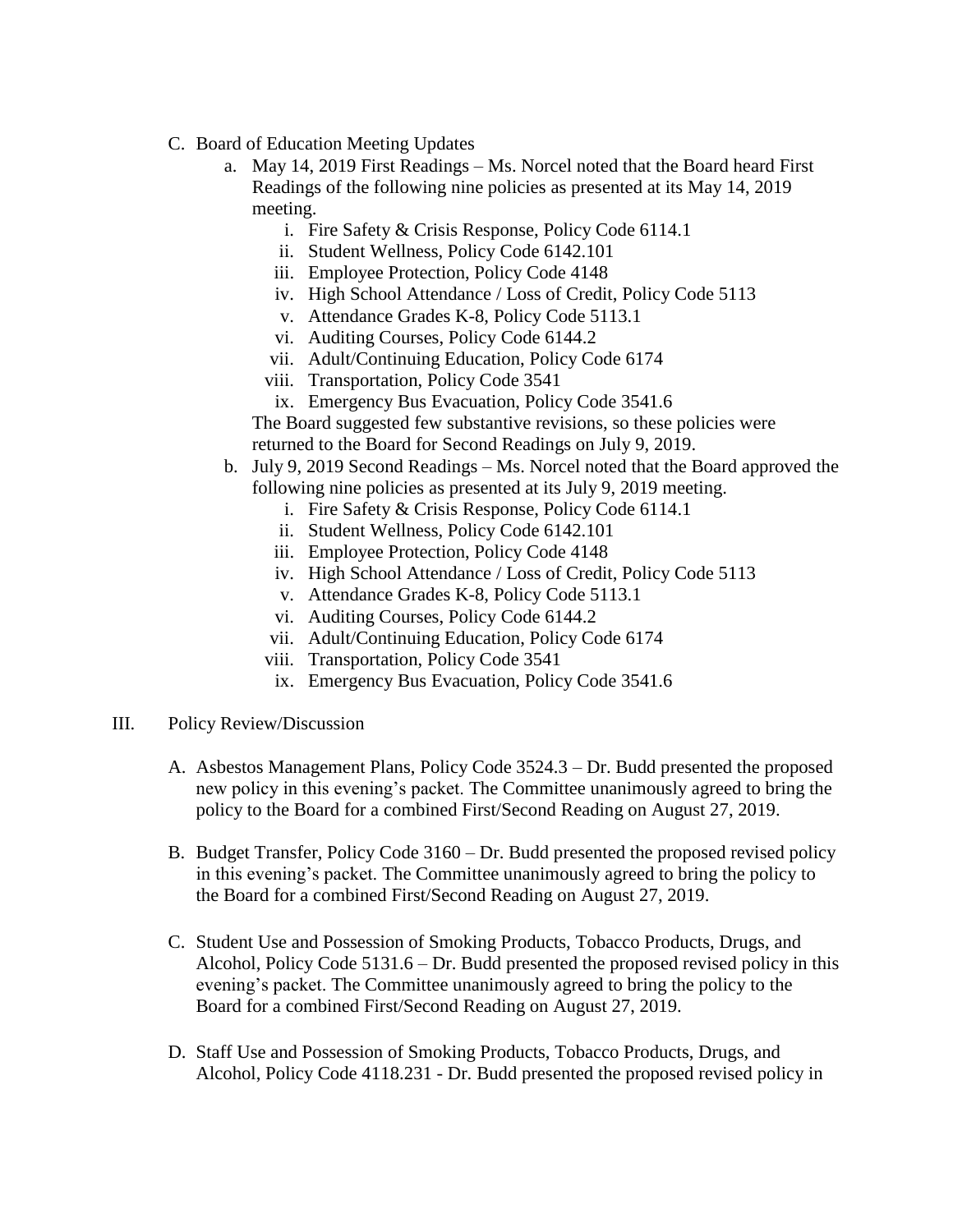this evening's packet. The Committee unanimously agreed to bring the policy to the Board for a combined First/Second Reading on August 27, 2019.

- E. Security Checks, Policy Code 4212.5 Dr. Budd presented the proposed revised policy in this evening's packet, with the added revision, in ¶8, of "within 60 days from the date such individual begins to perform such student teaching experience" in place of "within 60 days before the start of student teaching." The Committee unanimously agreed to bring the policy, with the added revision, to the Board for a combined First/Second Reading on August 27, 2019.
- F. Student Teachers, Policy Code 4122 Dr. Budd presented the proposed revised policy in this evening's packet, with the added revision, in Regulation 5, of "within 60 days from the date such individual begins to perform such student teaching experience" in place of "within 60 days before the start of student teaching.". The Committee unanimously agreed to bring the policy, with the added revision, to the Board for a combined First/Second Reading on August 27, 2019.
- G. Student Standard of Conduct, Policy Code 5131 Dr. Budd presented the proposed revised policy in this evening's packet. The Committee unanimously agreed to bring the policy to the Board for a combined First/Second Reading on August 27, 2019.
- H. Bullying and Teen Dating Violence Prevention and Intervention, Policy Code 5131.911 – Dr. Budd requested that the Committee table this item to a future meeting based on more recent information from CABE about the effective date of the relevant legislation. The Committee unanimously agreed to table the policy revision until a future meeting.
- I. Student Sunscreen Use, Policy Code 5141.214 Dr. Budd presented the proposed new policy in this evening's packet. The Committee unanimously agreed to bring the policy to the Board for a combined First/Second Reading on August 27, 2019.
- J. Administration of Medication by School Personnel, Policy Code 5141.21 Dr. Budd presented the proposed revised policy in this evening's packet. The Committee unanimously agreed to bring the policy to the Board for a combined First/Second Reading on August 27, 2019.
- K. Individualized Education Program / Special Education Program, Policy Code 6159 Dr. Budd presented the proposed revised policy in this evening's packet. The Committee unanimously agreed to bring the policy to the Board for a combined First/Second Reading on August 27, 2019.
- L. Food Allergy Management, Policy Code 5141.260 Dr. Budd presented the proposed revised policy in this evening's packet. The Committee unanimously agreed to bring the policy to the Board for a First Reading on August 27, 2019.